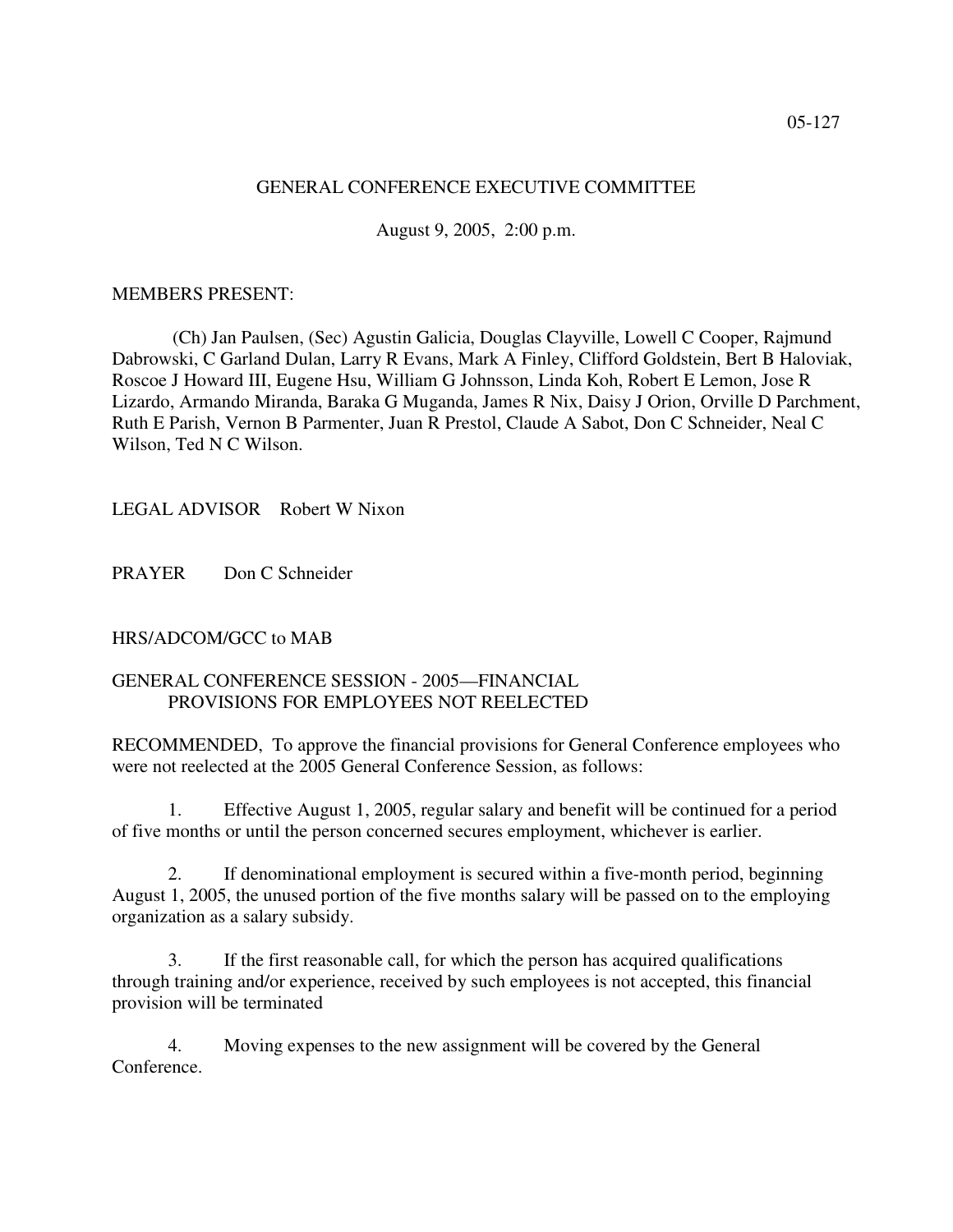05-128 August 9, 2005 - GCC

5. Individuals who are eligible for retirement benefits have the option of going on the Retirement Plan as of September 1, 2005, or at a later date if their services are needed at the General Conference and they are authorized to continue working beyond August 1, 2005.

# HRS/ADCOM/GCC to MAB

# ANNUAL COUNCIL - 2005—FINANCIAL PROVISIONS FOR EMPLOYEES NOT REAPPOINTED

RECOMMENDED, To approve the financial provisions for General Conference employees who are not reappointed at the 2005 Annual Council, as follows:

1. Effective November 1, 2005, regular salary and benefits will be continued for a period of five months or until the person concerned secures employment, whichever is earlier.

2. If denominational employment is secured within a five-month period, beginning November 1, 2005, the unused portion of the five months salary will be passed on to the employing organization as a salary subsidy.

3. If the first reasonable call, for which the person has acquired qualifications through training and/or experience, received by such employees is not accepted, this financial provision will be terminated.

4. Moving expenses to the new assignment will be covered by the General Conference.

5. Individuals who are eligible for retirement benefits have the option of going on the Retirement Plan as of December 1, 2005, or at a later date if their services are needed at the General Conference and they are authorized to continue working beyond November 1, 2005.

## PRE/ADCOM/GCC to LRE

# GENERAL CONFERENCE ADMINISTRATIVE COMMITTEE (GCC-S)—DEPARTMENTAL DIRECTORS AS MEMBERS

VOTED, To invite all elected departmental directors to be members of the General Conference Administrative Committee (ADCOM) (GCC-S).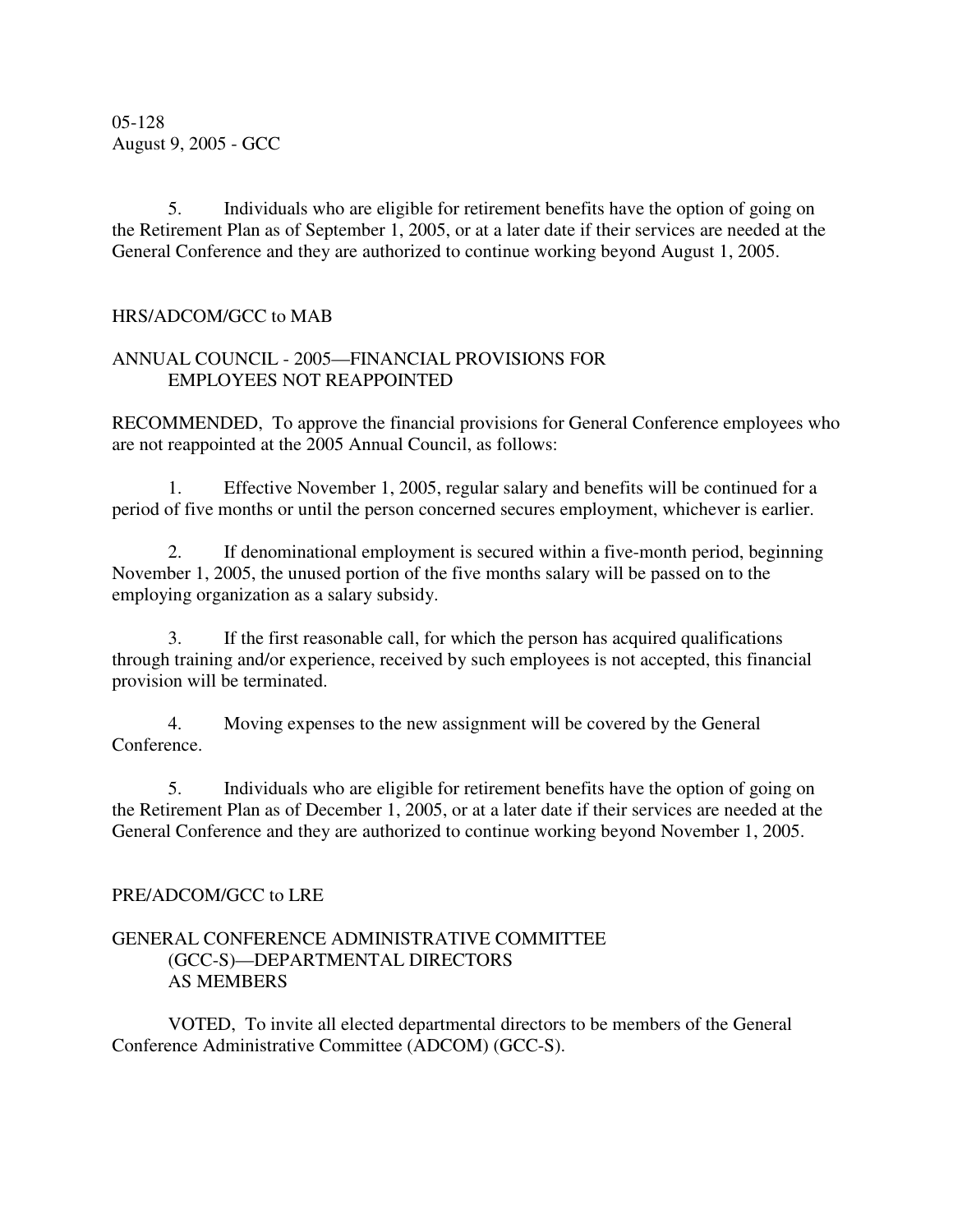## PRE/ADCOM/GCC to LRE

## GENERAL CONFERENCE ADMINISTRATIVE COMMITTEE (GCC-S)—HEAD OF INSTITUTION INVITEE FOR JULY 2005 TO JUNE 2006

VOTED, To invite Donald R Sahly, President, Home Study International/Griggs University, to serve as an invitee to the Administrative Committee, with voice and vote at the discretion of the Chair, from July 2005 to June 2006.

## SEC/GCC to LRE

# GENERAL CONFERENCE EXECUTIVE COMMITTEE (GCC-S)— THIRTY (30) ADDITIONAL MEMBERS - APPOINTMENT

VOTED, To approve the appointment of thirty additional members to the General Conference Executive Committee (GCC-S), as follows:

Baptiste, Harold W Bietz, Gordon Black, Barry Brown, Gina Ferguson. Jimmie L Fike, Ruthita Houghton, Dan Lang, Kevin L McNeilus, Donna Merklin, Jr, Lester P Noble, Don Osborn, Richard Parchment, Orville D Parish, Ruth E Thomsen, Halvard Werner, Tom Wines, Edward E Young, Debbie

(12 additional members to be determined)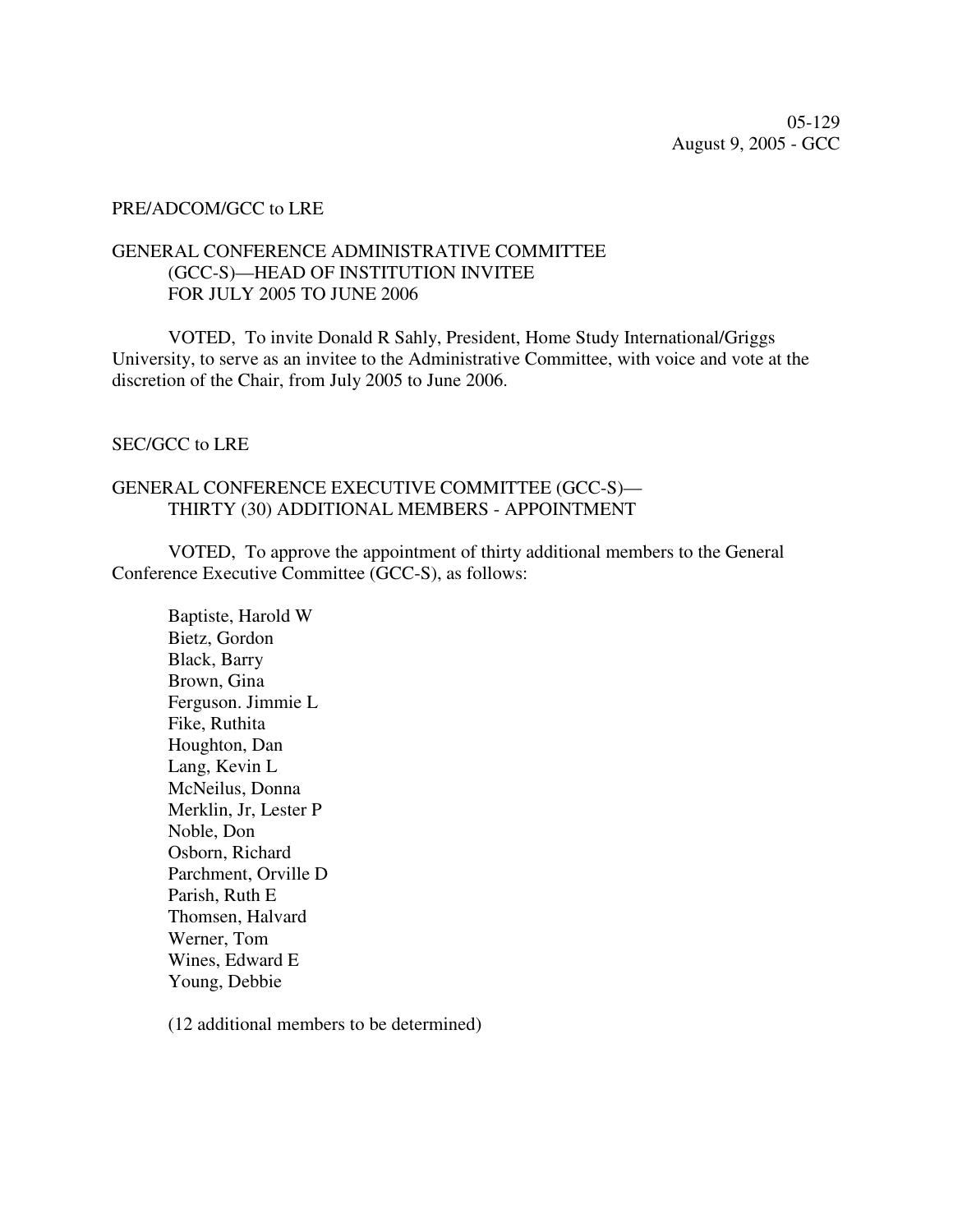05-130 August 9, 2005 - GCC

# SEC/ADCOM/GCC to LRE

## GENERAL CONFERENCE EXECUTIVE COMMITTEE (GCC-S)—MEMBERSHIP ADJUSTMENT

VOTED, To adjust the membership of the General Conference Executive Committee (GCC-S) in the category of three laypersons from each division, as follows:

Add Garcia, Rene (layperson) (EUD)

PREXAD04/GCDO04AC/04AC/ADCOM/GCC to LRE(DIV)

# USE OF TITHE STUDY COMMISSION (GCC-A)—TERMS OF REFERENCE AND MEMBERSHIP

VOTED, To approve the terms of reference and membership, for the Use of Tithe Study Commission [Use(of)TitheStudyComm] (GCC-A), appointed by the 2004 Annual Council (see 132-04Gb), as follows:

- 1. Review and analyze current practices 1. Power to act. and policies on the use of tithe, and identify the challenges arising from those practices and policies.
- 2. Restudy and research the biblical and 2. Power to act. Spirit of Prophecy materials on the use of tithe, including a review of previous documents and materials on the use of tithe.
- 3. Make recommendations, based on 1. 3. Recommend to the General use of tithe. Administrative Committee.

## MEMBERSHIP

KARST, GERRY D, Chairman Mwansa, Pardon K, Vice-Chairman Lemon, Robert E, Secretary Rose, Steve G, Associate secretary

## TERMS OF REFERENCE AUTHORITY AND RESPONSIBILITY

- 
- 
- and 2. above for any changes in Conference Executive Committee policies and guidelines on the through the General Conference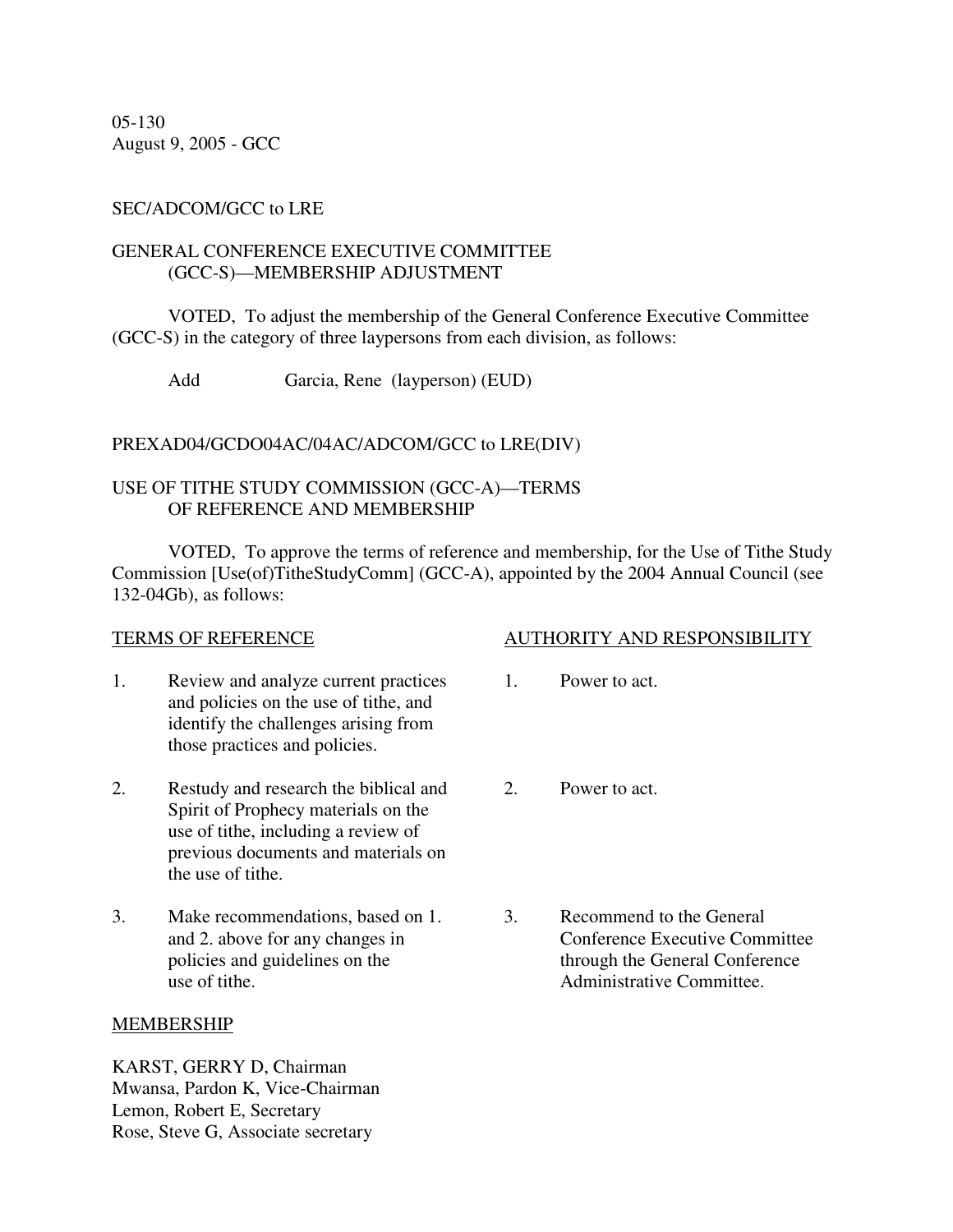05-131 August 9, 2005 - GCC

| <b>General Conference</b>     |                             |
|-------------------------------|-----------------------------|
| Cress, James A                |                             |
| Dulan, C Garland              |                             |
| Galicia, Agustin              |                             |
| Puni, Erika F                 |                             |
| Reid, Edward G                |                             |
| Egwakhe, George O             |                             |
|                               |                             |
| Theologians/Church Historians |                             |
| Donkor, Kwabena               | <b>BRI</b>                  |
| Johnsson, William G           | <b>AR</b>                   |
| Kis, Mirsoslav                | <b>AU</b> Seminary          |
| Nix, James R                  | <b>EGW</b> Estate           |
| Reeve, Theresa                | <b>AU</b> Seminary          |
| Rodriguez, Angel M            | <b>BRI</b>                  |
| Timm, Alberto R               | <b>SAD - EGW Estate</b>     |
|                               |                             |
| <b>Divisions</b>              |                             |
| Presidents                    |                             |
| Daniel, Luka T                | <b>WAD</b>                  |
| Evans, Laurie J               | <b>SPD</b>                  |
| Frikart, Ulrich W             | <b>EUD</b>                  |
| Gulfan, Alberto C Jr.         | <b>SSD</b>                  |
| Lee, Jairyong                 | <b>NSD</b>                  |
| Leito, Israel                 | <b>IAD</b>                  |
| Mbwana, Geoffrey G            | <b>ECD</b>                  |
| Nagel, Ruy H                  | <b>SAD</b>                  |
| Ratsara, Paul                 | <b>SID</b>                  |
| Schneider, Don C              | <b>NAD</b>                  |
| Stele, Artur A                | <b>ESD</b>                  |
| Watts, D Ronald               | <b>SUD</b>                  |
| Wiklander, Bertil             | TED                         |
|                               |                             |
| Treasurers                    |                             |
| Bekker, Jannie                | <b>SID</b>                  |
| Biaggi, Guillermo E           | <b>ESD</b>                  |
| Brady, Rodney G               | <b>SPD</b>                  |
| Kunze, Peter R                | <b>EUD</b>                  |
| Prestol, Juan R               | <b>NAD</b>                  |
| Unions                        |                             |
| Presidents                    |                             |
| Perry, Cecil R                | <b>British Union</b><br>TED |
| Trevino, Max A                | NAD -<br>Southwestern Union |
|                               |                             |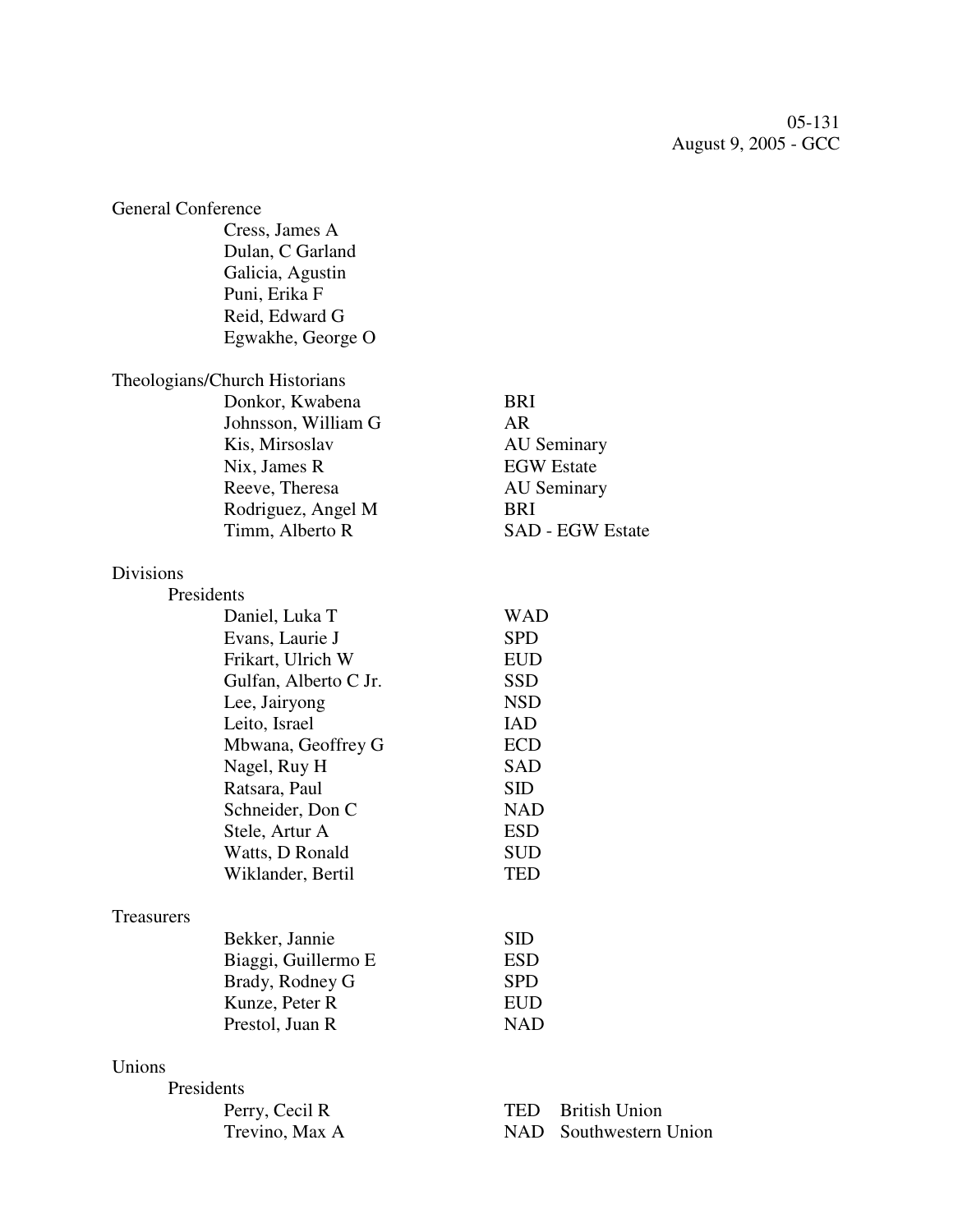# 05-132 August 9, 2005 - GCC

| Treasurers             |                                           |            |                                           |
|------------------------|-------------------------------------------|------------|-------------------------------------------|
|                        | Halonen, Annalisa<br>Ming, Herman         | TED<br>IAD | <b>Finnish Union</b><br>West Indies Union |
| Conferences            |                                           |            |                                           |
| Presidents             |                                           |            |                                           |
|                        | Galimore, Jay                             |            | NAD Michigan                              |
|                        | Guenin, Michel                            | EUD        | <b>Southern France</b>                    |
|                        | Kennedy, James                            | SUD        | (expatriate)                              |
|                        | Livesay, Don                              |            | NAD Oregon                                |
|                        | Matthews, Terry                           | <b>SPD</b> | Northern New Zealand                      |
| Treasurers             |                                           |            |                                           |
|                        | Mavanza, Matthias                         | <b>ECD</b> | East Tanzania                             |
|                        | Manatad, Elmer P                          | <b>SSD</b> |                                           |
|                        | Verrill, Tom                              |            | NAD Florida                               |
| Pastors                |                                           |            |                                           |
|                        | Asiedu, Richard                           | <b>WAD</b> |                                           |
|                        | Deocades, Orlando                         | <b>SSD</b> |                                           |
|                        | Jesurathnam, Paka                         | <b>SUD</b> |                                           |
|                        | Kwon Chun, Boo                            | <b>NSD</b> |                                           |
| Institutions<br>$K-12$ |                                           |            |                                           |
|                        | Brown, Paula<br>(to be supplied - Africa) |            | NAD Golden Gate Academy                   |
|                        | <b>Higher Education</b>                   |            |                                           |
|                        | Panjaitan, Z                              |            | SSD - UNAI - Indonesia                    |
|                        | Young, Robert                             |            | NAD VP Academic Affairs CUC               |
| Laypersons             |                                           |            |                                           |
|                        | Clarke, Joan                              | <b>IAD</b> |                                           |
|                        | (to be supplied)                          | <b>SID</b> |                                           |
|                        | Michiles, Eunice                          | <b>SAD</b> |                                           |
|                        | Okotto, Lorna Grace                       | <b>ECD</b> |                                           |
|                        |                                           |            |                                           |

Invitees: Division treasurers not included above.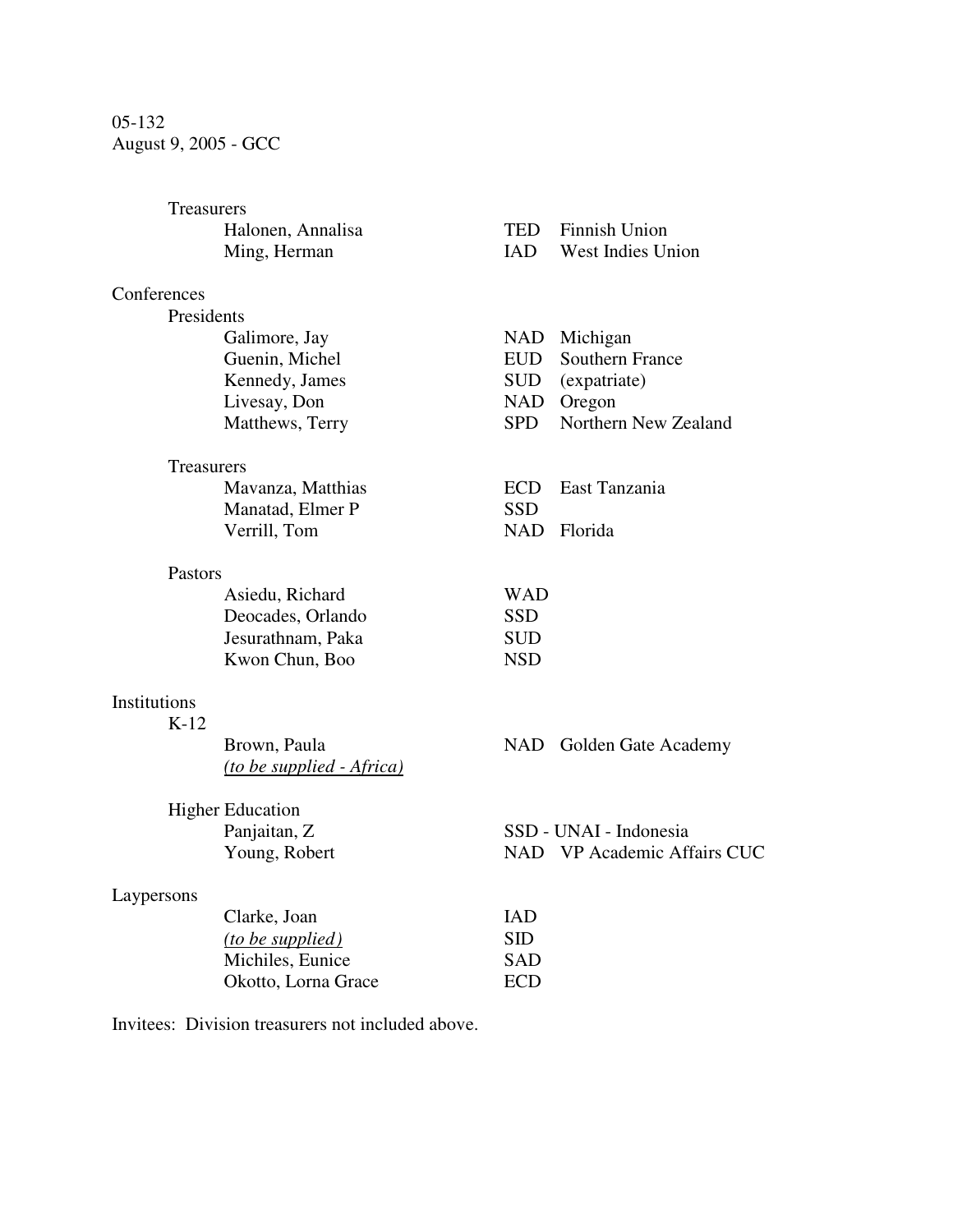05-133 August 9, 2005 - GCC

## EX OFFICIO MEMBERS

Paulsen, Jan Bediako, Matthew A Lemon, Robert E

# PRE/ADCOM/GCC to LRE

# COUNCIL ON EVANGELISM AND WITNESS (GCC-S)—REAPPOINTMENT

VOTED, To reappoint the Council on Evangelism and Witness (CEvang&Wit) (GCC-S), with terms of reference and membership as follows:

- 1. Develop strategies for the continued affirmation and dissemination of a Bible-based theology of mission.
- 2. Maintain worldwide Church consciousness of the primacy of evangelism and witness in church life.
- 3. Conduct research, reviews, and evaluations regarding effectiveness of evangelism methods and followup, and encourage experimentation and assessment of new approaches to evangelism.
- 4. Provide a forum for the exchange and coordination of evangelism plans, information, and initiatives among divisions and international evangelism agencies.

# TERMS OF REFERENCE AUTHORITY AND RESPONSIBILITY

- 1. Power to act.
- 2. Power to act.
- 3. Power to act.

4. Power to act.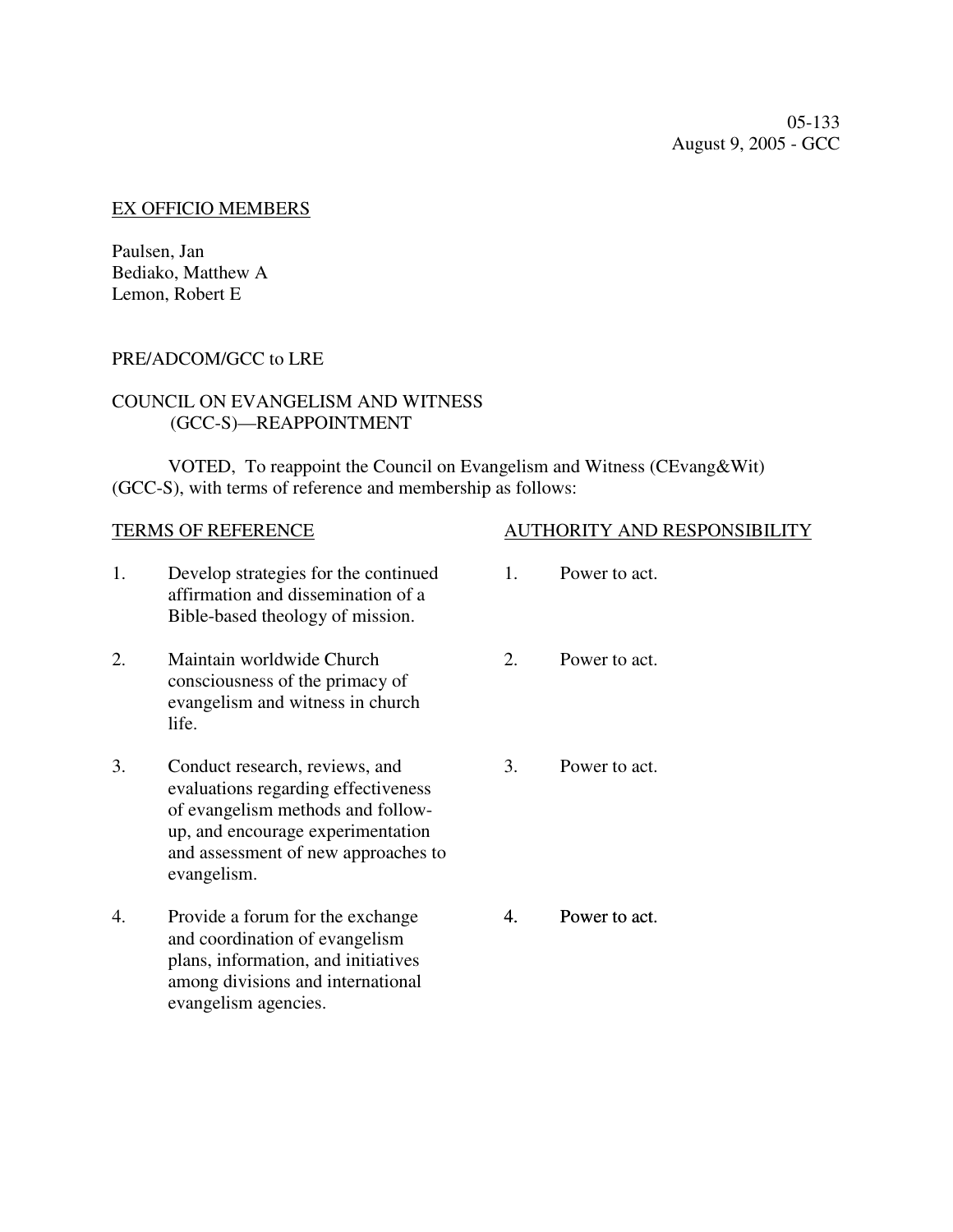05-134 August 9, 2005 - GCC

- 5. Collaborate with the General Conference Center for Global Evangelism to identify specific ways in which the General Conference can enhance the evangelism program of the worldwide Church and also define new global evangelism initiatives.
- 6. Provide to the Executive Committee, at least annually, an assessment of global evangelistic achievements and challenges.
- 7. Develop strategies to maximize evangelism results through appropriate nurture and training of new members.
- 8. Identify models of evangelism and evangelistic delivery which are designed for cross-cultural adaptation.
- 9. Identify the financial components and parameters for the above initiatives.

## MEMBERSHIP

5. Recommend to appropriate committees through the President.

- 6. Power to act.
- 7. Recommend to GCC.
- 8. Recommend to appropriate committees through the President.
- 9. Recommend to appropriate committees through the President.

| Cooper, L, Chair                               | <b>GC</b> Vice President          |    |
|------------------------------------------------|-----------------------------------|----|
| Miranda, A, Vice-Chairman GC Vice President    |                                   |    |
| Wilson, T N C, Vice-Chairman GC Vice President |                                   |    |
| Finley, M, Secretary                           | <b>GC</b> Vice President          |    |
| Prime, P, Asst Sec                             | <b>GC</b> Min Association         |    |
| <b>GC</b> President                            |                                   |    |
| <b>GC</b> Secretary                            |                                   |    |
| <b>GC</b> Treasurer                            |                                   |    |
| GC Vice-presidents                             |                                   |    |
| Parchment, Orville                             | <b>GC</b> Presidential            |    |
| <b>GC</b> Department Directors                 |                                   | 14 |
| <b>Division Presidents</b>                     |                                   | 13 |
| One from each division                         | (as recommended by each division) | 13 |
| Nix, James                                     | E G White Estate                  |    |
|                                                |                                   |    |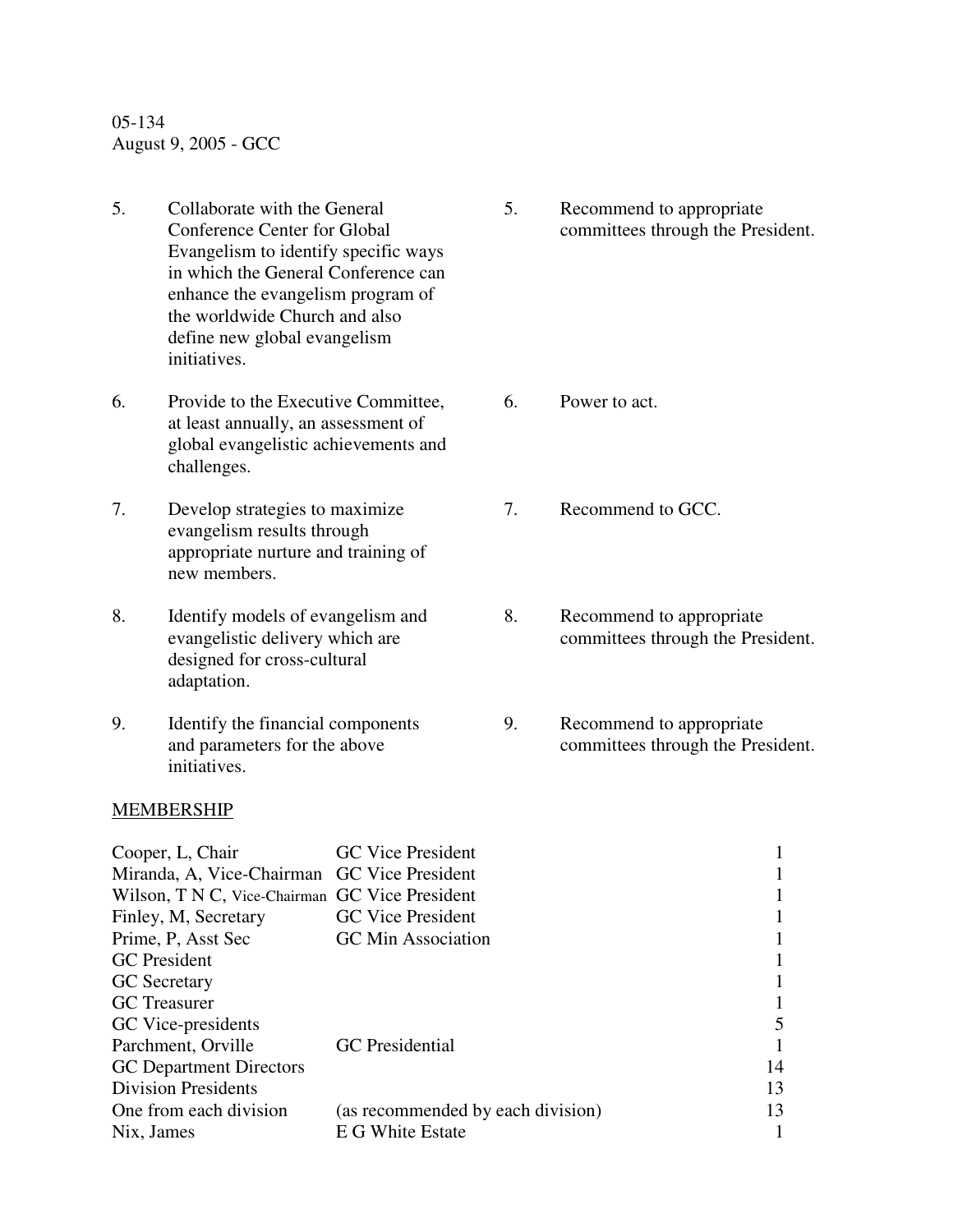05-135 August 9, 2005 - GCC

| Rodriguez, Angel                  | <b>Biblical Research Institute</b>            |    |
|-----------------------------------|-----------------------------------------------|----|
| Schoun, Benjamin                  | <b>Adventist World Radio</b>                  |    |
| <b>Adventist Review</b>           | (as recommended by W G Johnsson)              |    |
| <b>Adventist Television Ntwk</b>  | (as recommended by ATN)                       |    |
| <b>Adventist Media Ministries</b> | (as recommended by NAD)                       |    |
| Laymembers                        | (up to 3 from NAD)                            |    |
|                                   | (up to 4 as recommended from other divisions) |    |
|                                   |                                               | 68 |

## INVITEES

| (whenever present at time of CEW meetings)<br>Division officers          |  |
|--------------------------------------------------------------------------|--|
| (whenever present at time of CEW meetings)<br>GC Assoc Secretaries       |  |
| (whenever present at time of CEW meetings)<br><b>GC</b> Undersecretary   |  |
| <b>GC Assoc Treasurers</b><br>(whenever present at time of CEW meetings) |  |
| (whenever present at time of CEW meetings)<br>GC Undertreasurer          |  |
| GC AIIAS personnel<br>(as available)                                     |  |
| (as determined from time to time by CEW leadership)<br>Others            |  |

## SEC/ADCOM/GCC to LRE

## *ADVENTST REVIEW* PUBLISHING BOARD—REAPPOINTMENT

VOTED, To reappoint the *Adventist Review* Publishing Board (ARPubBd) (GCC-S), with terms of reference and membership as follows:

| <b>TERMS OF REFERENCE</b> |                                                                                                                                              |                | <b>AUTHORITY AND RESPONSIBILITY</b>          |  |
|---------------------------|----------------------------------------------------------------------------------------------------------------------------------------------|----------------|----------------------------------------------|--|
| 1.                        | Assign an individual to supervise the<br>publishing functions and provide<br>counsel to that individual.                                     | $\mathbf{1}$ . | Power to act.                                |  |
| 2.                        | Establish advertising and marketing<br>policies.                                                                                             | 2.             | Power to act.                                |  |
| 3.                        | Negotiate and contract with the<br>Review and Herald Publishing<br>Association and other individuals and<br>entities for specified services. | 3.             | Power to act.                                |  |
| 4.                        | Recommend the appointment of<br>Adventist Review editor-in-chief<br>and associate editors                                                    | 4.             | Recommend to Annual Council<br>through ADCOM |  |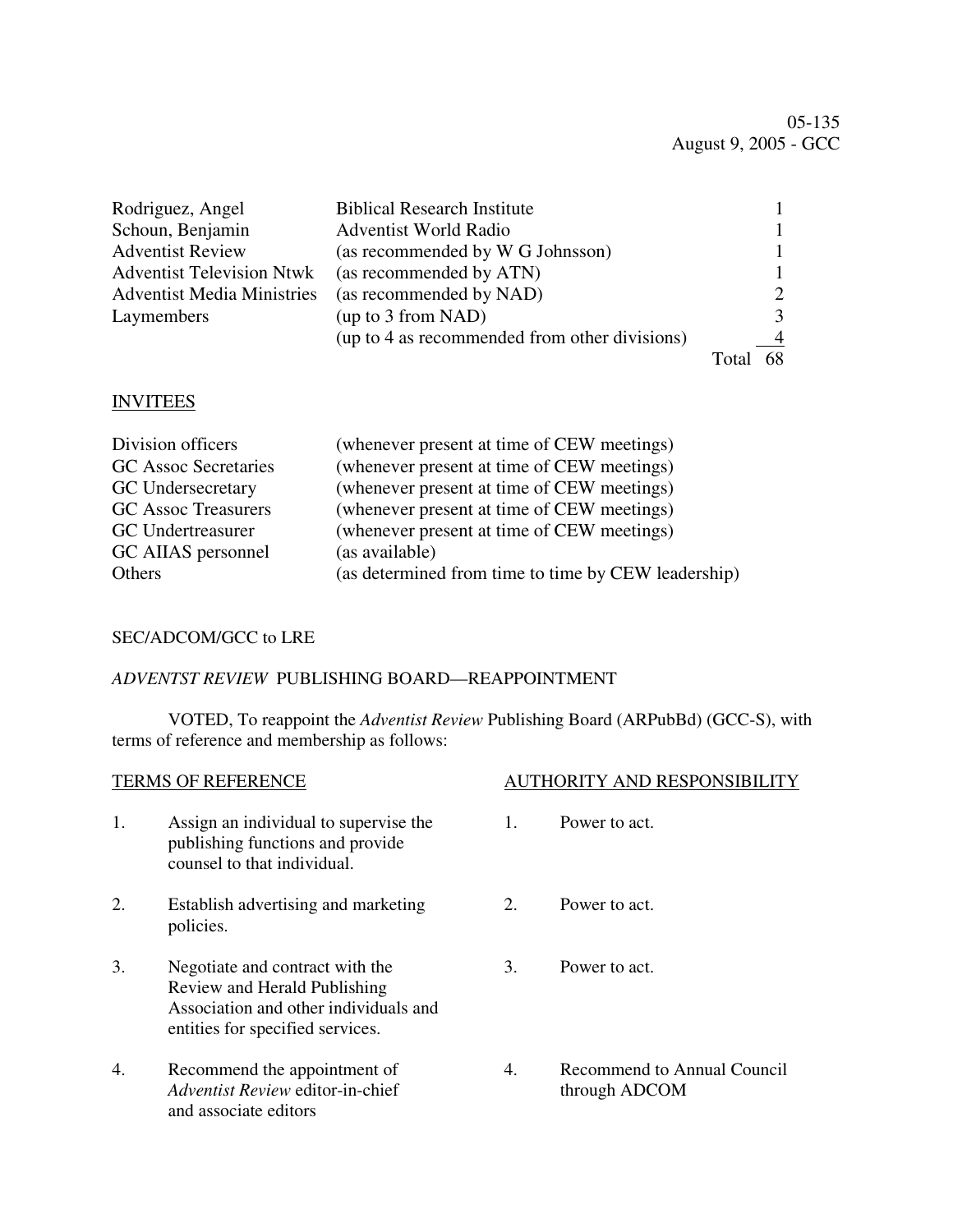05-136 August 9, 2005 - GCC

- 5. Recommend the appointment of *Adventist* 5. Recommend to ADCOM *Review* assistant editors.
	-

## **MEMBERS**

PAULSEN, JAN, Chairman Wilson, Ted N C, Vice-chairman Johnsson, William G, Secretary

Mwansa, Pardon K Miranda, Armando Rose, Steve G Sandefur, Charles C Jr Schneider, Don C Small, Heather-Dawn Smith, Robert S

LEGAL ADVISOR Kyte, Robert E

## PRE/GCC to LRE

## *ADVENTST WORLD* PUBLISHING BOARD—APPOINTMENT

VOTED, To appoint the *Adventist World* Publishing Board (AWPubBd) (GCC-S), with terms of reference and membership as follows:

| <b>TERMS OF REFERENCE</b> |                                                                                                                                              |    | <b>AUTHORITY AND RESPONSIBI</b> |  |  |
|---------------------------|----------------------------------------------------------------------------------------------------------------------------------------------|----|---------------------------------|--|--|
| 1.                        | Assign an individual to supervise the<br>publishing functions and provide<br>counsel to that individual.                                     |    | Power to act.                   |  |  |
| 2.                        | Negotiate and contract with the<br>Review and Herald Publishing<br>Association and other individuals and<br>entities for specified services. | 2. | Power to act.                   |  |  |
| 3.                        | Oversee international production and<br>distribution of <i>Adventist World</i> .                                                             | 3. | Power to act.                   |  |  |